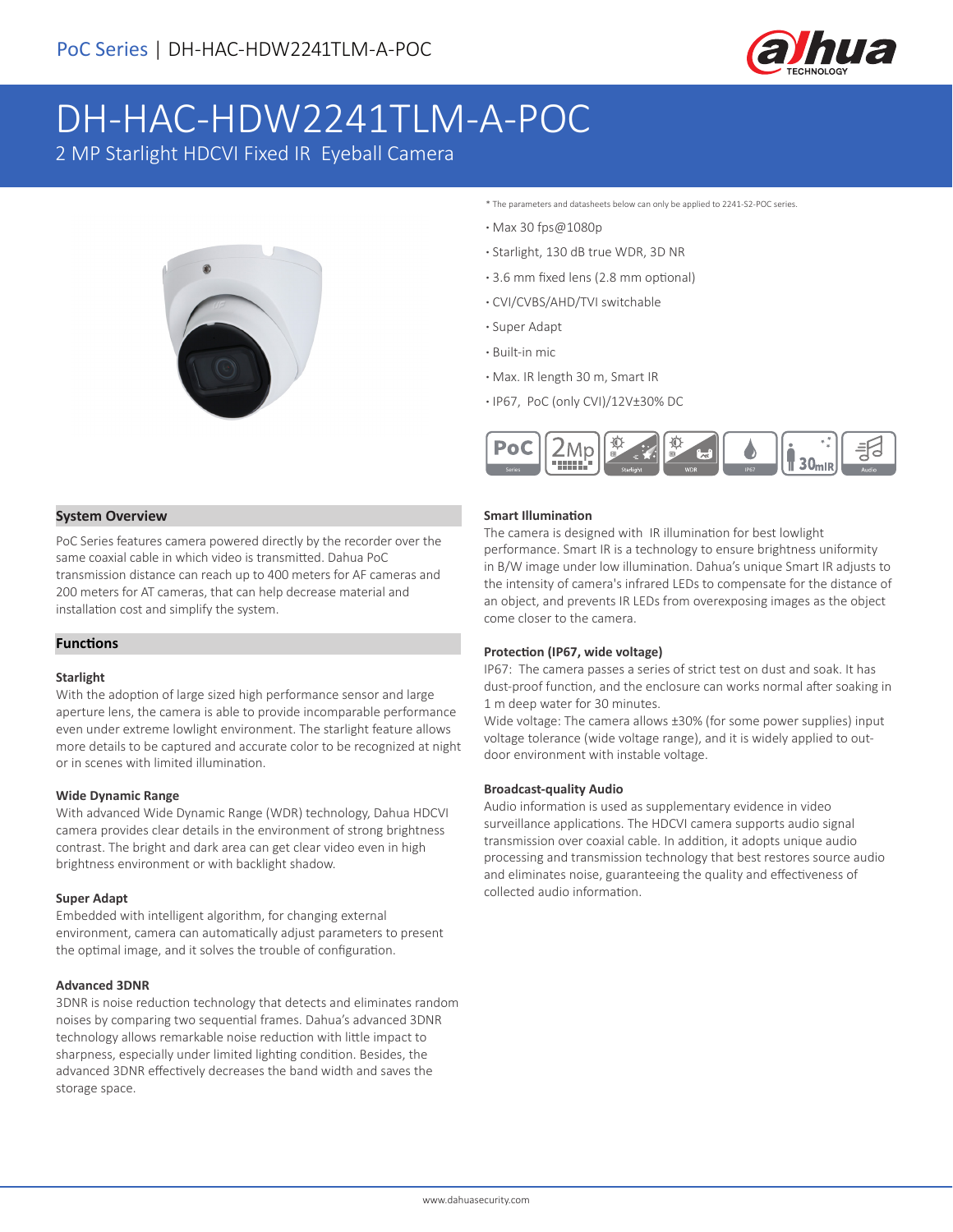# PoC Series | DH-HAC-HDW2241TLM-A-POC

## **Technical Specification**

| Camera                          |          |                                                                   |                     |                     |                                         |
|---------------------------------|----------|-------------------------------------------------------------------|---------------------|---------------------|-----------------------------------------|
| <b>Image Sensor</b>             |          | 2 MP CMOS                                                         |                     |                     |                                         |
| Max. Resolution                 |          | 1920 (H) × 1080 (V)                                               |                     |                     |                                         |
| Pixel                           |          | 2 MP                                                              |                     |                     |                                         |
| <b>Scanning System</b>          |          | Progressive                                                       |                     |                     |                                         |
| <b>Electronic Shutter Speed</b> |          | PAL: 1/25 s-1/100,000 s<br>NTSC: 1/30 s-1/100,000 s               |                     |                     |                                         |
| S/N Ratio                       |          | >65 dB                                                            |                     |                     |                                         |
| Min. Illumination               |          | 0.001 Lux/F1.6, 30 IRE, 0 Lux IR on                               |                     |                     |                                         |
| <b>Illumination Distance</b>    |          | 30 m (98.4 ft)                                                    |                     |                     |                                         |
| Illuminator On/Off Control      |          | Auto; manual                                                      |                     |                     |                                         |
| <b>Illuminator Number</b>       |          | 2 (IR light)                                                      |                     |                     |                                         |
| Pan/Tilt/Rotation Range         |          | Pan: 0°-360°<br>Tilt: 0°-78°<br>Rotation: 0°-360°                 |                     |                     |                                         |
| Lens                            |          |                                                                   |                     |                     |                                         |
| Lens Type                       |          | <b>Fixed lens</b>                                                 |                     |                     |                                         |
| Mount Type                      |          | M12                                                               |                     |                     |                                         |
| Focal Length                    |          | 2.8 mm; 3.6 mm                                                    |                     |                     |                                         |
| Max. Aperture                   |          | F1.6                                                              |                     |                     |                                         |
| Field of View                   |          | 2.8 mm: H: 109°; V:58°; D: 127°<br>3.6 mm: H: 86°; V:46°; D: 101° |                     |                     |                                         |
| Iris Type                       |          | Fixed iris                                                        |                     |                     |                                         |
| <b>Close Focus Distance</b>     |          | 2.8 mm: 0.7 m (2.3 ft)<br>3.6 mm: 1.1 m (3.6 ft)                  |                     |                     |                                         |
| DORI<br><b>Distance</b>         | Lens     | Detect                                                            | Observe             | Recognize           | Identify                                |
|                                 | $2.8$ mm | 42.2 m<br>(138.5 ft)                                              | 16.9 m<br>(55.4 ft) | 8.4 m<br>(27.6 ft)  | 4.2 m<br>(13.8 ft)                      |
|                                 | 3.6 mm   | 53.7 m<br>(176.2 ft)                                              | 21.5 m<br>(70.5 ft) | 10.7 m<br>(35.1 ft) | 5.4 <sub>m</sub><br>$(17.7 \text{ ft})$ |
|                                 |          |                                                                   |                     |                     |                                         |

| <b>White Balance</b>         | Auto/Area WB                                                                                                                      |  |  |
|------------------------------|-----------------------------------------------------------------------------------------------------------------------------------|--|--|
| <b>Gain Control</b>          | Auto; manual                                                                                                                      |  |  |
| <b>Noise Reduction</b>       | 3D <sub>NR</sub>                                                                                                                  |  |  |
| Smart IR                     | Yes                                                                                                                               |  |  |
| Mirror                       | Off/On                                                                                                                            |  |  |
| <b>Privacy Masking</b>       | Off/On (8 area, rectangle)                                                                                                        |  |  |
| Certifications               |                                                                                                                                   |  |  |
| <b>Certifications</b>        | CE (EN55032, EN55024, EN50130-4)<br>FCC (CFR 47 FCC Part 15 subpartB, ANSI C63.4-2014)<br>UL (UL60950-1+CAN/CSA C22.2 No.60950-1) |  |  |
| Port                         |                                                                                                                                   |  |  |
| Video Output                 | Video output choices of CVI/TVI/AHD/CVBS by one<br><b>BNC</b> port                                                                |  |  |
| Audio Input                  | One channel built-in mic                                                                                                          |  |  |
| Power                        |                                                                                                                                   |  |  |
| Power Supply                 | POC (only CVI)/12V±30% DC                                                                                                         |  |  |
| Power Consumption            | Max 3.1W (12V DC, IR on) PoC (AF)                                                                                                 |  |  |
| Environment                  |                                                                                                                                   |  |  |
| <b>Operating Temperature</b> | -40 °C to +60 °C (-40 °F to 140 °F); < 95%<br>(non-condensation)                                                                  |  |  |
| Storage Temperature          | -40 °C to +60 °C (-40 °F to 140 °F); < 95%<br>(non-condensation)                                                                  |  |  |
| <b>Protection Grade</b>      | <b>IP67</b>                                                                                                                       |  |  |
| Structure                    |                                                                                                                                   |  |  |
| Casing                       | Metal throughout the whole casing                                                                                                 |  |  |
| <b>Camera Dimensions</b>     | $\Phi$ 94.0 mm × 58.7 mm ( $\Phi$ 3.70" × 3.37")                                                                                  |  |  |
| Net Weight                   | 0.34 kg (0.7 lb)                                                                                                                  |  |  |
| Gross Weight                 | 0.46 kg (1.0 lb)                                                                                                                  |  |  |

Video

| <b>Frame Rate</b> | CVI:<br>PAL: 1080p@25 fps;<br>NTSC: 1080p@30 fps;<br>AHD:<br>PAL: 1080p@25 fps;<br>NTSC: 1080p@30 fps;<br>TVI:<br>PAL: 1080p@25 fps;<br>NTSC: 1080p@30 fps;<br>CVBS: |  |
|-------------------|----------------------------------------------------------------------------------------------------------------------------------------------------------------------|--|
| Resolution        | PAL: 960 × 576H;<br>NTSC: 960 × 480H<br>1080p (1920 × 1080); 960H (960 × 576 / 960 × 480)                                                                            |  |
| Day/Night         | Auto switch by ICR                                                                                                                                                   |  |
| <b>BLC</b>        | BLC/WDR/HLC                                                                                                                                                          |  |
| <b>WDR</b>        | 130 dB                                                                                                                                                               |  |